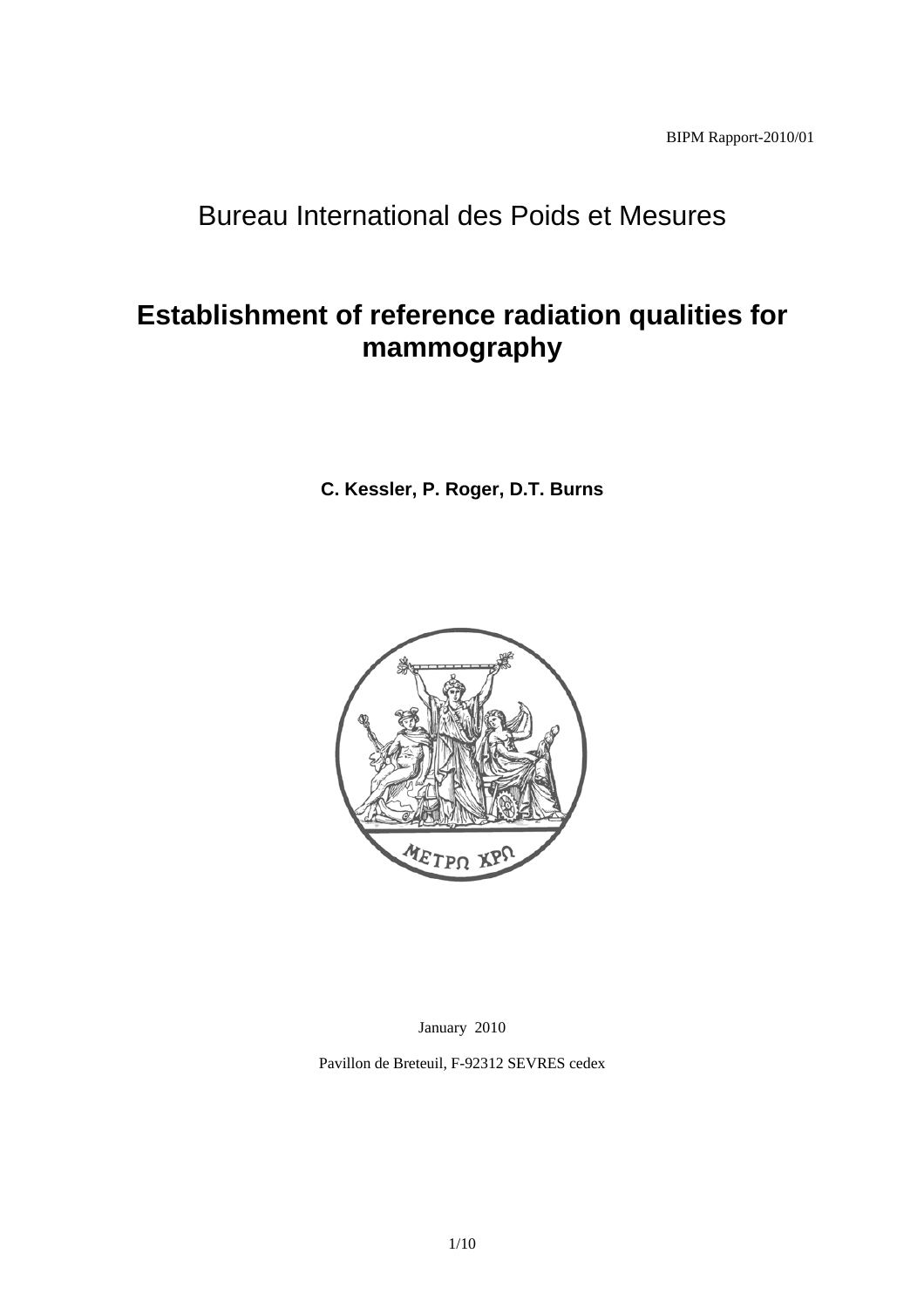# **Establishment of reference radiation qualities for mammography C. Kessler, P. Roger, D.T. Burns**

#### **Abstract**

An x-ray tube with a molybdenum anode was installed at the BIPM during 2009. Four radiation qualities were established as reference beams for mammography comparisons and calibrations in accordance with the request of the CCRI. A new primary standard for air kerma was constructed at the BIPM to be used for the dosimetry of these beams, and also to serve as a replacement in the event of a failure of the existing standard for the tungstenanode CCRI radiation qualities. Details of the standard's construction, the calculated corrections and the measurements are presented.

#### **1. Introduction**

Mammography in many Member States of the BIPM is subject to legislation in relation to the mean glandular tissue dose that is acceptable, particularly for well-woman screening programmes. Consequently, in 2001, the CCRI requested that the BIPM study the needs of the NMIs and how these should be addressed. The BIPM began this work in 2001 by studying the simulation of mammography beams using a molybdenum filter with the existing tungsten anode x-ray tube. It became clear that to meet the needs of the NMIs for comparisons in this domain and to provide SI traceable calibrations, the BIPM should establish reference radiation qualities for mammography x-ray beams. First, a study of the response of ionization chambers to mammography beams was made. Then a new primary standard was designed and constructed at the BIPM to be used for the dosimetry of these beams, and also to serve as a replacement in the event of a failure of the existing standard for the tungsten-anode CCRI radiation qualities. Finally, a molybdenum anode x-ray tube was installed at the BIPM during 2009. In accordance with the request of the NMIs through the CCRI, four radiation qualities have been established as reference beams for mammography comparisons and calibrations.

# **2. New primary standard for mammography**

#### *2.1 Design of the standard*

The new primary standard is a parallel-plate free-air chamber, identified as FAC-L-02. It has been designed to be used for x-ray beams operating up to 50 kV and to minimize the correction factors involved in the air-kerma determination [1]. A schematic diagram of the chamber is shown in Figure 1.

The separation between the high-voltage plate and the collector is 70 mm, just sufficient to reduce electron loss to a negligible amount for the CCRI 50 kV(a) tungsten-anode quality.

A coordinate measuring machine (CMM) was used for the measurements of the critical dimensions of the aperture and collector and to assure the co-planarity of the collector and the guard plate. The collector support was designed to allow the co-planarity to be adjusted with a tolerance of around 5 µm.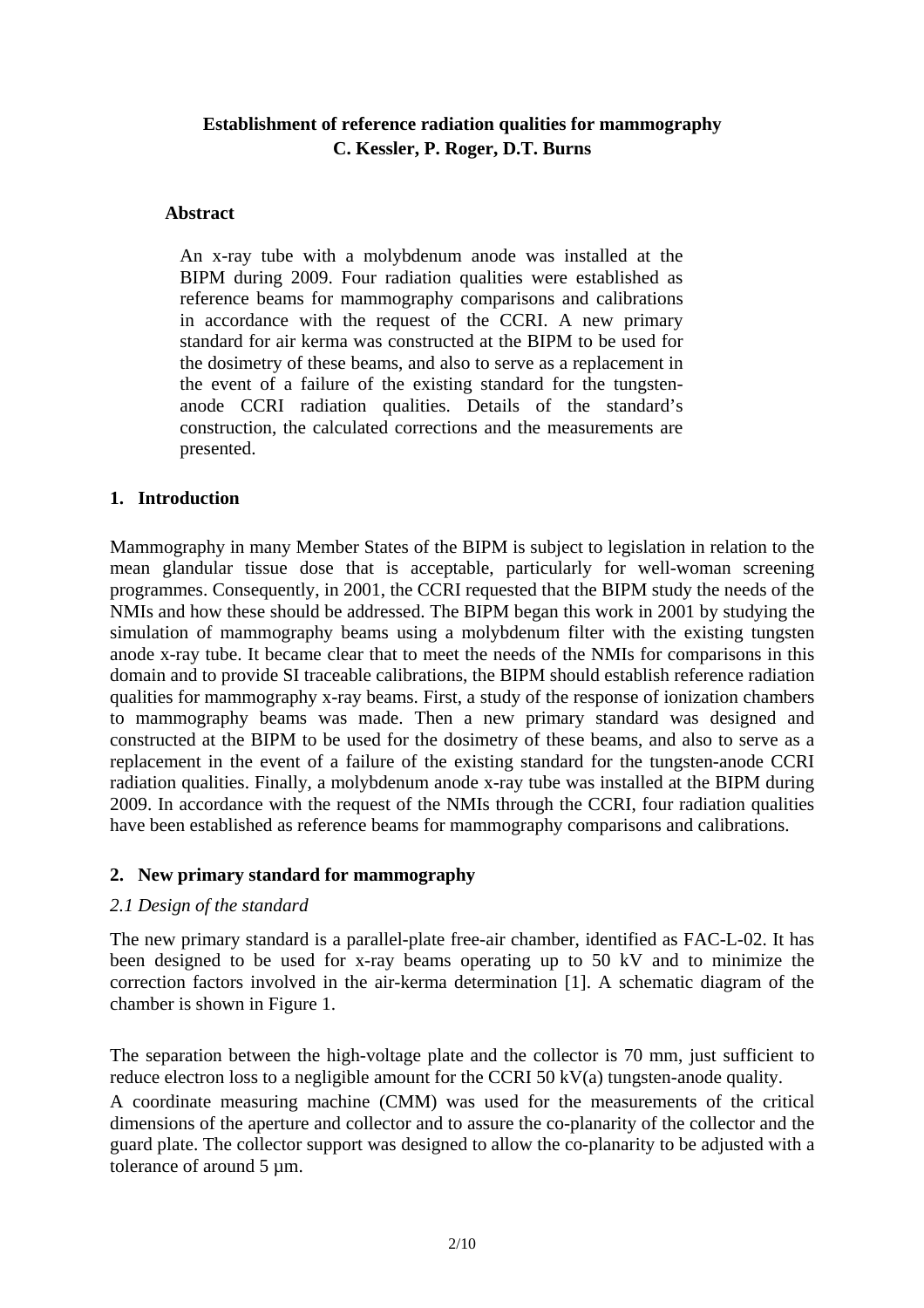The collector and the guard plate are of aluminium with a thin graphite coating; the collector is placed in the centre of the guard plate surrounded by an air gap of 0.5 mm. As is normal for a chamber of this type, the effective collector length (15.537(2) mm) includes half of the front and rear air gaps.



*Fig.1. The new free-air chamber, FAC-L-02. A schematic representation (not to scale) showing the various components and important dimensions.* 

A system of 17 guard strips, uniformly spaced between the ground and high-voltage plates and parallel to them, surrounds the air cavity in order to produce a uniform electric field in the collecting region. The individual strips are 20 mm wide and 2 mm thick and are spaced by gaps of 2 mm.

A tungsten-alloy diaphragm 13.04 mm thick with an aperture 9.998(1) mm in diameter defines the reference plane at 100.2 mm from the centre of the collecting region. In order to reduce photon transmission, the innermost 2.9 mm forms a conical section that increases the diameter to 15.8 mm. The effective aperture length is therefore 10.14 mm.

The collecting volume defined by the aperture diameter and the collector length is  $1219.8(4)$  mm<sup>3</sup>.

The air temperature inside the chamber is measured using a thermistor placed just above the high-voltage plate. This position was chosen after studying the temperature distribution within the chamber and measurements at this location best represent the temperature of the collecting air volume.

A 3 mm thick lead plate with an aperture window was added to the front wall to minimize photon transmission through the aluminium wall.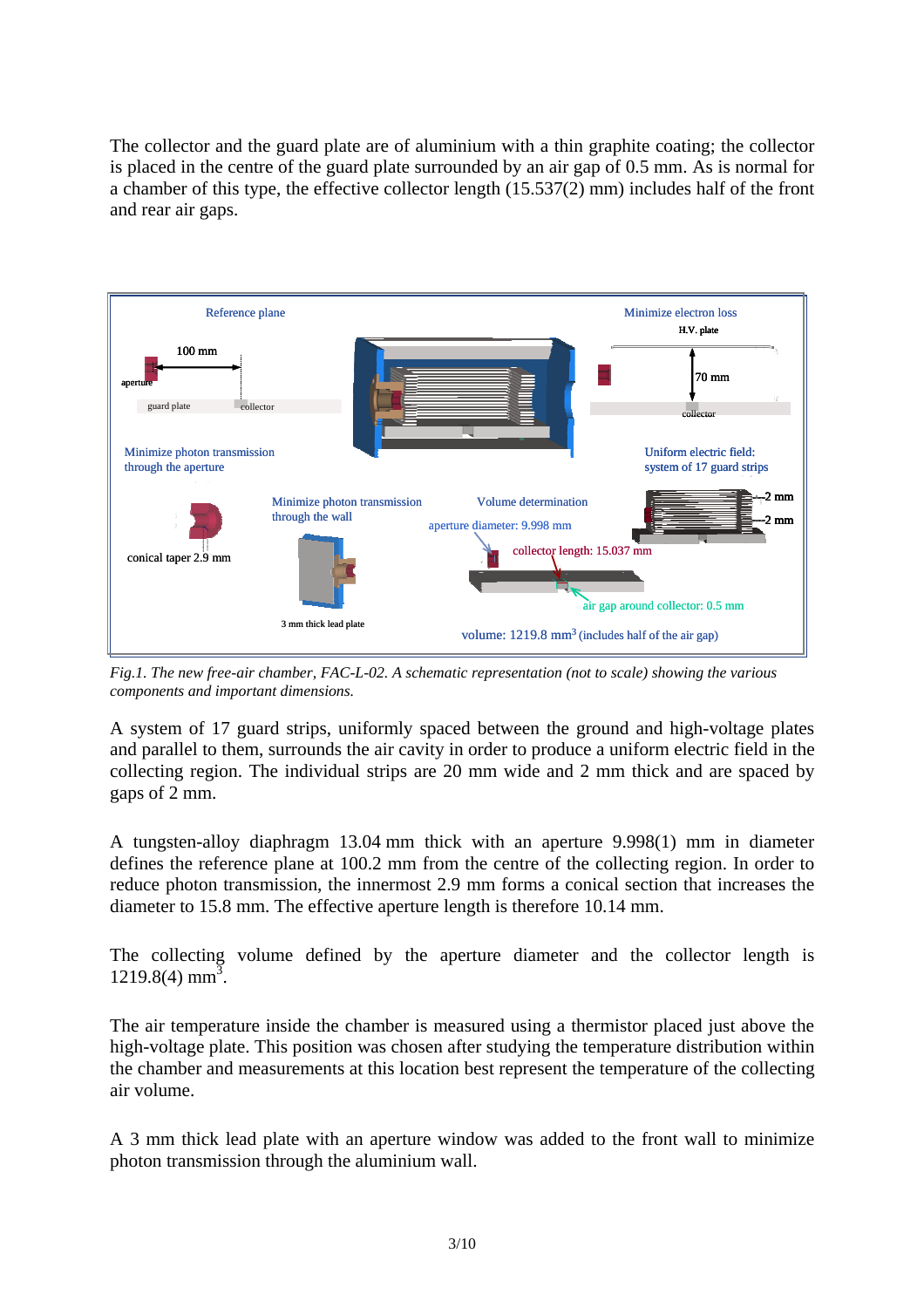#### *2.2 Correction factors*

Many of the correction factors for the standard involved in the determination of *K*air (see section 3.4), namely, those for electron loss, photon scatter and fluorescence inside the chamber, bremsstrahlung production, photon transmission through the diaphragm edge, photon scatter and fluorescence from the diaphragm, photon scatter from the diaphragm holder and front wall transmission, were calculated using the Monte Carlo code PENELOPE [2], for mono-energetic photons from 2 keV to 50 keV in steps of 2 keV. A detailed simulation of the new BIPM standard was performed using the PENELOPE geometry package PENGEOM, as shown in Figure 2.



*Fig.2. A cut-away of the geometry used for Monte Carlo simulations, created using the PENGEOM code of PENELOPE [2].*

The results for mono-energetic photons were folded with measured and simulated spectra for the BIPM reference qualities (see section 4). The results of these calculations are in close agreement with similar calculations for the existing standard [3].

The correction factor for the lack of saturation due to ion recombination and diffusion was determined following the method proposed by De Almeida and Niatel [4] as detailed by Boutillon [5]. The correction factor for air attenuation within the chamber was measured using the same method (reduced air pressure pipe) employed in the existing standard for the tungsten-anode qualities [1].

# *2.3 Comparison with the existing standard*

The new standard has been compared with the existing primary standard, FAC-L-01, for the tungsten-anode x-ray tube at the CCRI reference qualities. Initial discrepancies of the order of  $4$  parts in  $10<sup>3</sup>$  motivated a series of studies. These included a study of the volume determination by changing the collector length and the air gap between the collector and the guard plate; a study of contact potentials between the collector and the guard plate by applying a few volts to the guard plate while maintaining the collector at ground potential; and a study of the temperature measurement and its stability inside the chamber by adding a second thermistor in the centre of the collecting air volume.

None of the experiments performed could explain the initial discrepancy, which increased to as much as 8 parts in  $10^3$  during some of these measurements. When the chamber was first constructed and each time that it was dismantled and reassembled, the planarity of the collector-guard plate was checked using the CMM and a tolerance of 50 µm was accepted. To examine this choice, the upstream edge of the collector was raised and lowered by around 100  $\mu$ m with respect of the guard plate. This resulted in discrepancies of up to 3 parts in 10<sup>2</sup>, indicating that the tolerance of 50 µm was too high and might explain the fluctuating results. A new collector support was designed, allowing the collector to be adjusted to better than 5 µm with respect to the guard plate. The collector and guard plate, both of aluminium, were cleaned and mounted again with the new support. With this configuration, the discrepancy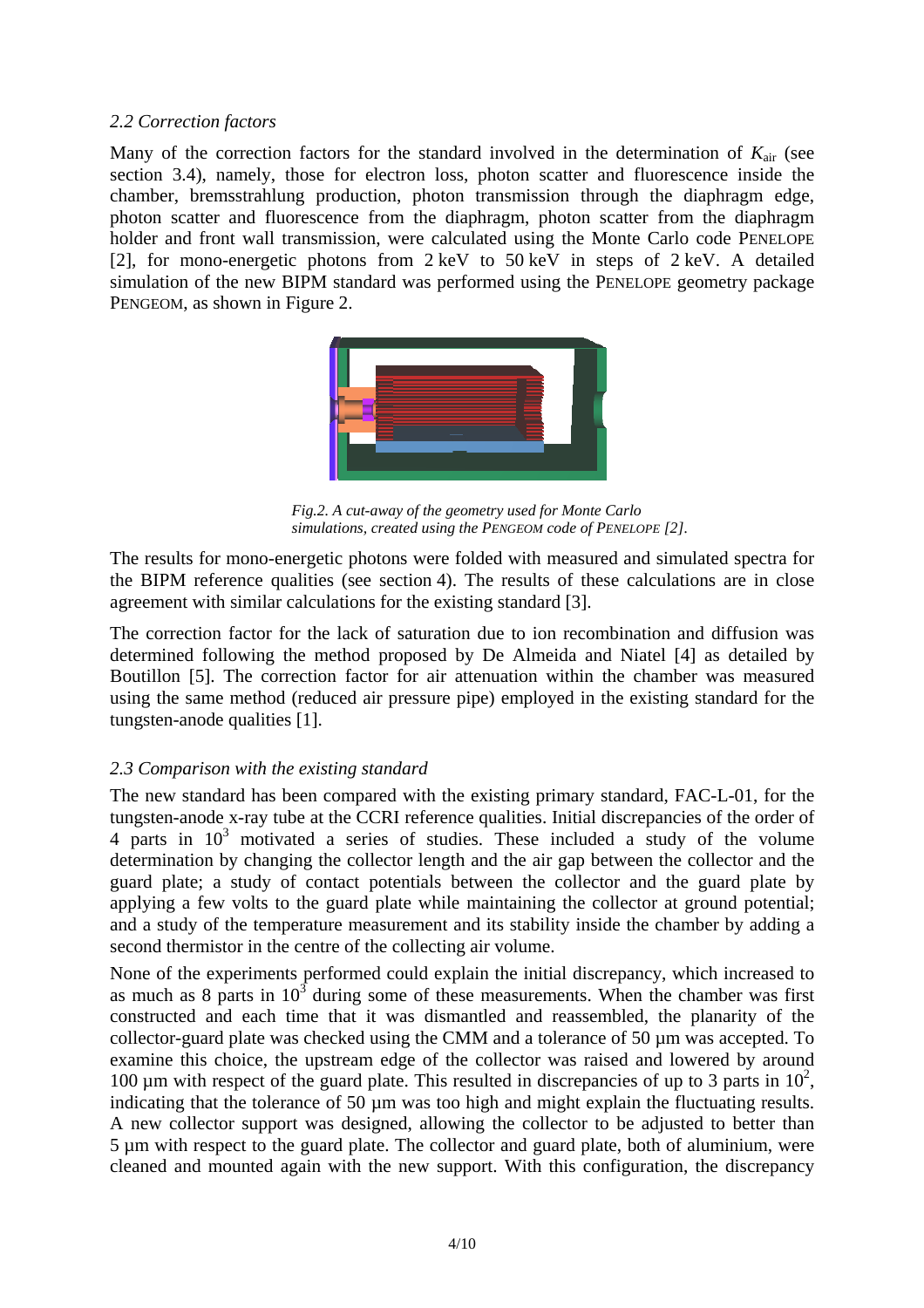between the standards was reduced to 1 part in  $10^3$ , but it was not stable, increasing to 4 parts in  $10<sup>3</sup>$  three months later with no change in the co-planarity. Finally, once the collector and guard plate were coated with graphite the discrepancy was reduced again to 1 part in  $10<sup>3</sup>$  and has since remained constant. It is also notable that the polarity effect, previously measured consistently as 1.5 parts in  $10^3$ , was reduced to below 1 part in  $10^4$  following the graphite coating.

# **3. Establishing new radiation beams: determination of the beam quality and the airkerma rate**

# *3.1 BIPM irradiation facility*

The Mo-anode x-ray tube has been installed in the low-energy x-ray laboratory at the BIPM, sharing the facilities with the W-anode x-ray tube. The existing high-voltage generator, voltage stabilization and anode current measuring system are used for both tubes. A new cooling system was installed and also serves both x-ray tubes. The Mo-anode tube specification is given in Table 1.

| Tube MXR-101 Mo COMET                 |                 |  |
|---------------------------------------|-----------------|--|
| Nominal x-ray tube voltage            | 100 kV          |  |
| Max. tube current at nominal voltage. | $10 \text{ mA}$ |  |
| Power                                 | $1 \text{ kW}$  |  |
| Inherent filtration (window)          | $0.8$ mm Be     |  |
| Target angle                          | $40^{\circ}$    |  |
| Focal spot diameter                   | 5.5 mm          |  |

The existing calibration bench was used to support the Mo-anode tube (with the radiation beam projected in the opposite direction to that generated by the W-anode tube) and a highprecision translation table connected to a motion control device. The tube remains in a fixed position while the translation table enables the alternate positioning on the beam axis of the standard and an instrument for comparison or calibration. The reference plane is 600 mm from the tube centre.

Radiographic films were used for the study of the radiation field (size, shape and orientation). Horizontal and vertical radial profiles were measured using a thimble ionization chamber. Using the data from the radial profiles and the radiographic images, a system of two lead collimators was designed and machined in order to produce a field 10 cm in diameter at the reference plane.

# *3.2 New radiation qualities*

Four radiation qualities, chosen by participants of the CCRI(I) and similar to those used in other standards laboratories for dosimetry in mammography, were set up as reference beams for comparisons and calibrations. The characteristics of the beams are given in Table 2. The beam quality, expressed in terms of the aluminium half-value layer (HVL), was determined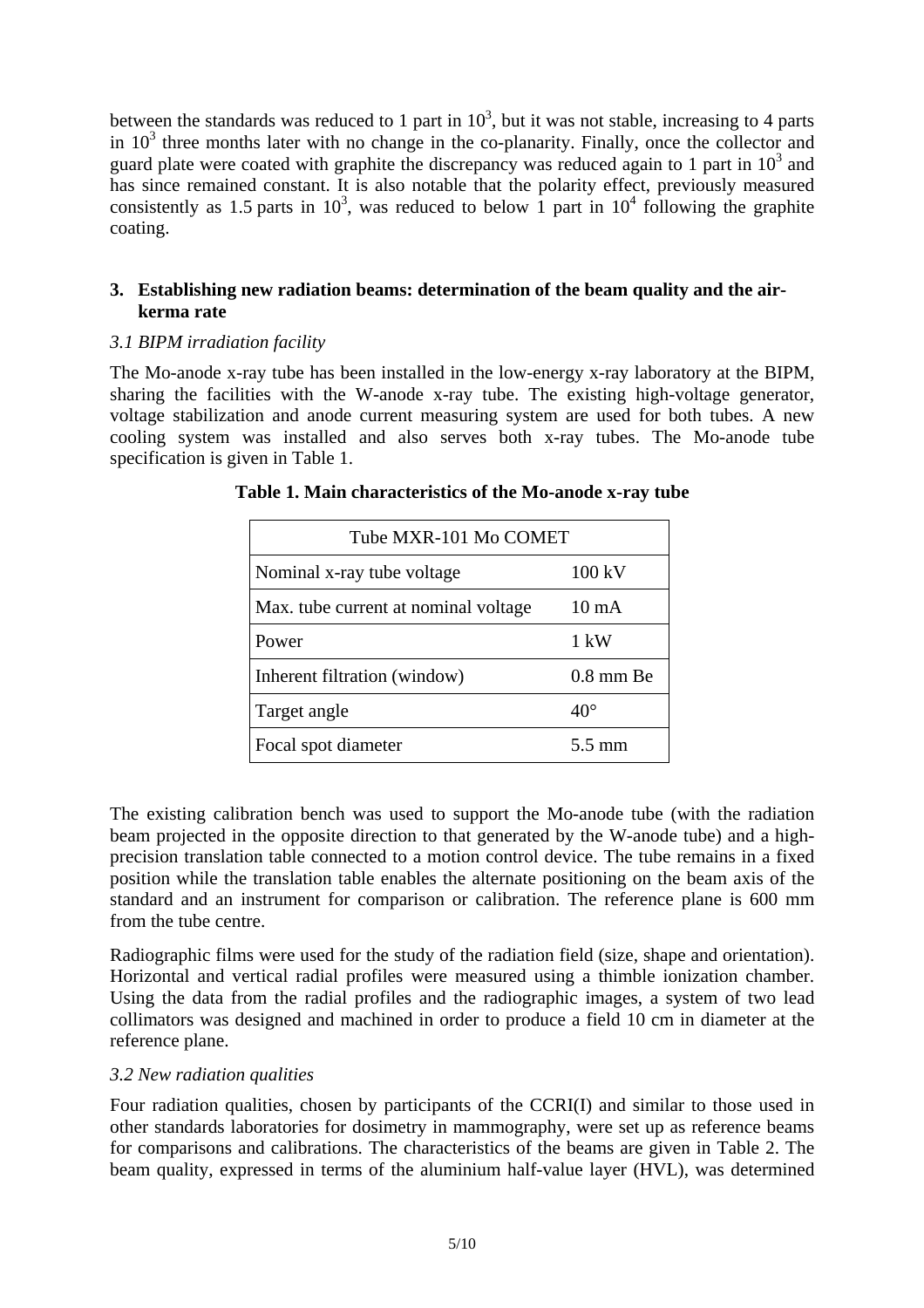for each beam using the new primary standard. The anode current for each quality was chosen to give an air-kerma rate of 2 mGy  $s^{-1}$  in the reference plane.

| Beam parameter                                     | Radiation quality |       |       |       |
|----------------------------------------------------|-------------------|-------|-------|-------|
|                                                    | Mo25              | Mo28  | Mo30  | Mo35  |
| Generating potential / kV                          | 25                | 28    | 30    | 35    |
| <b>Additional filtration</b>                       | $30 \mu m$ Mo     |       |       |       |
| Al HVL / mm                                        | 0.277             | 0.310 | 0.329 | 0.365 |
| $(\overline{\mu}/\rho)/\text{cm}^2 \text{ g}^{-1}$ | 2.20              | 1.99  | 1.91  | 1.74  |

**Table 2. Characteristics of the radiation qualities for mammography** 

#### *3.3 Measurement and simulation of energy spectra*

The photon energy spectra were measured using the Compton scattering method, described in [6]. The scattered photons were detected at 90° with a low-energy pure germanium detector (LEGe) coupled to a multichannel analyser (MCA). The energy calibration of the MCA was performed using the known energies of the x- and  $\gamma$ -rays emitted by radioactive sources of  $^{125}I$ and  $^{241}$ Am.

The primary x-ray spectra were reconstructed from the resulting pulse-height distribution using commercial software [7].

The mammography spectra corresponding to the qualities Mo25 and Mo30 were also obtained by simulation with Monte Carlo techniques using the code PENELOPE. The x-ray tube configuration (Mo target, Mo filter and collimation) was simulated using the PENELOPE geometry code PENGEOM. Details of the simulation of the spectra can be found in [6].

The spectrum corresponding to 30 kV measured with the Compton spectrometer is shown in Figure 3, together with that calculated using the PENELOPE code.



 *Figure 3. Comparison of the simulated and measured spectra for the Mo30 quality*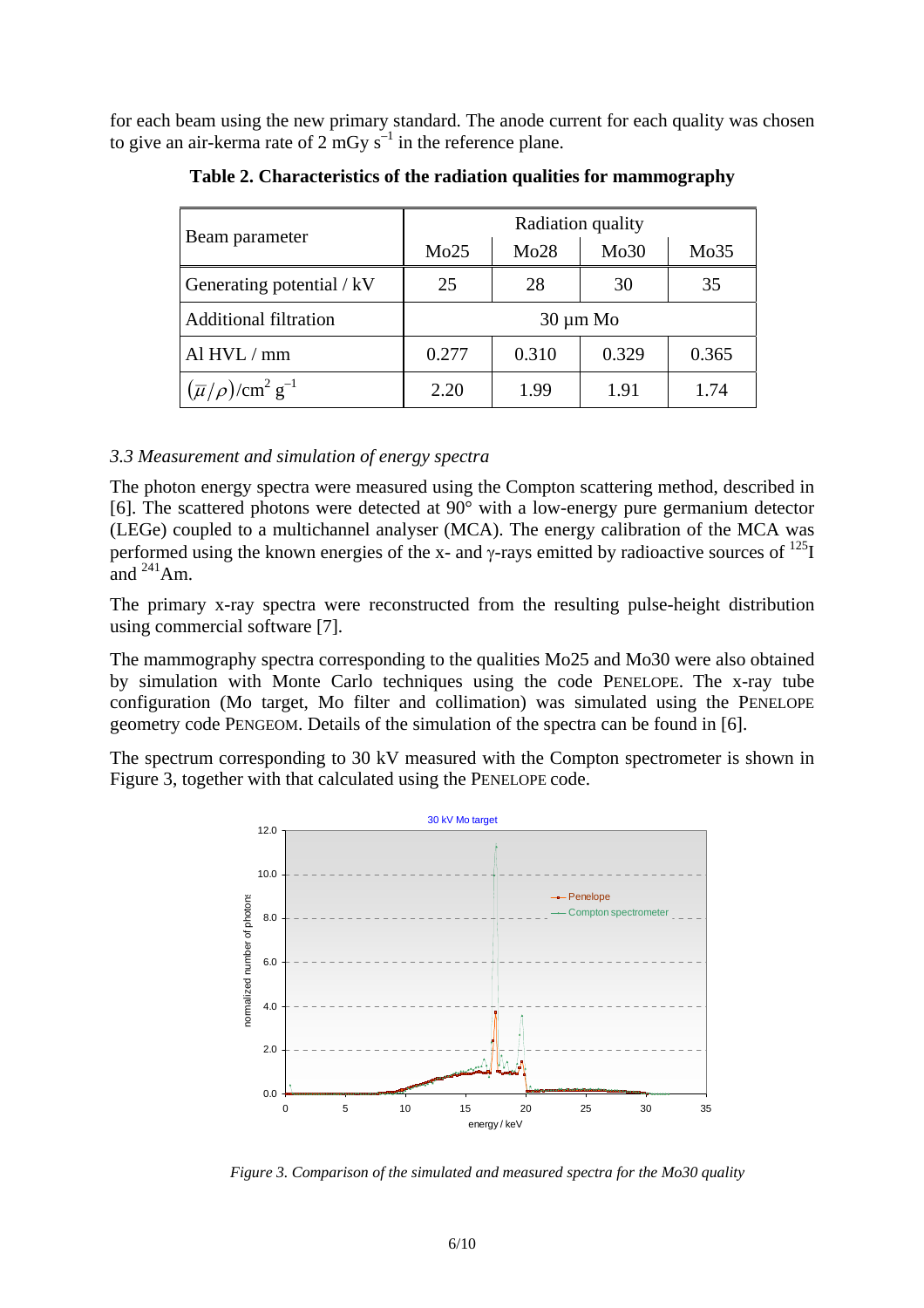#### *3.4 Determination of the air-kerma rate*

For a free-air ionization chamber standard with measuring volume *V*, the air-kerma rate is determined by the relation

$$
\dot{K} = \frac{I}{\rho_{\text{air}} V} \frac{W_{\text{air}}}{e} \frac{1}{1 - g_{\text{air}}} \prod_{i} k_{i}
$$
\n(1)

where  $\rho_{\text{air}}$  is the density of air under reference conditions, *I* is the ionization current under the same conditions,  $W_{air}$  is the mean energy expended by an electron of charge *e* to produce an ion pair in air,  $g_{air}$  is the fraction of the initial electron energy lost by bremsstrahlung production in air, and  $\Pi$   $k_i$  is the product of the correction factors to be applied to the standard.

The correction factors for the standard involved in the determination of  $K_{\text{air}}$  were either measured or calculated using Monte Carlo techniques. The results calculated for monoenergetic photons were convoluted with the spectra measured with the BIPM Compton spectrometer. The results are shown in Table 3. These factors were also evaluated using the simulated spectra for the qualities Mo25 and Mo30; despite evident differences in the spectra around the characteristic peaks of Mo (Figure 3), the correction factors for the standard were determined to be insensitive to these differences. The diaphragm correction factor  $k_{dia}$  is the combined effect of photon transmitted through the diaphragm and scattering and fluorescence photons produced in the diaphragm.

| Correction factor                     | Radiation quality |        |        |        |
|---------------------------------------|-------------------|--------|--------|--------|
|                                       | Mo25              | Mo28   | Mo30   | Mo35   |
| Scattered radiation $k_{\rm sc}$      | 0.9977            | 0.9977 | 0.9978 | 0.9978 |
| Fluorescence $k_{fl}$                 | 0.9975            | 0.9976 | 0.9976 | 0.9977 |
| Electron loss $k_e$                   | 1.0000            | 1.0000 | 1.0000 | 1.0000 |
| Saturation $k_s$                      | 1.0015            | 1.0015 | 1.0015 | 1.0015 |
| Polarity $k_{pol}$                    | 1.0000            | 1.0000 | 1.0000 | 1.0000 |
| Air attenuation $k_a$ <sup>(1)</sup>  | 1.0269            | 1.0244 | 1.0233 | 1.0212 |
| Wall transmission $k_p$               | 1.0000            | 1.0000 | 1.0000 | 1.0000 |
| Field distortion $k_d$                | 1.0000            | 1.0000 | 1.0000 | 1.0000 |
| Diaphragm correction $k_{\text{dia}}$ | 0.9996            | 0.9995 | 0.9995 | 0.9995 |

**Table 3. Correction factors for the BIPM standard** 

 $(1)$  Values at 293.15 K and 101.325 kPa for an attenuation length of 10.0 cm.

The uncertainties in the determination of the air-kerma rate are listed in Table 4.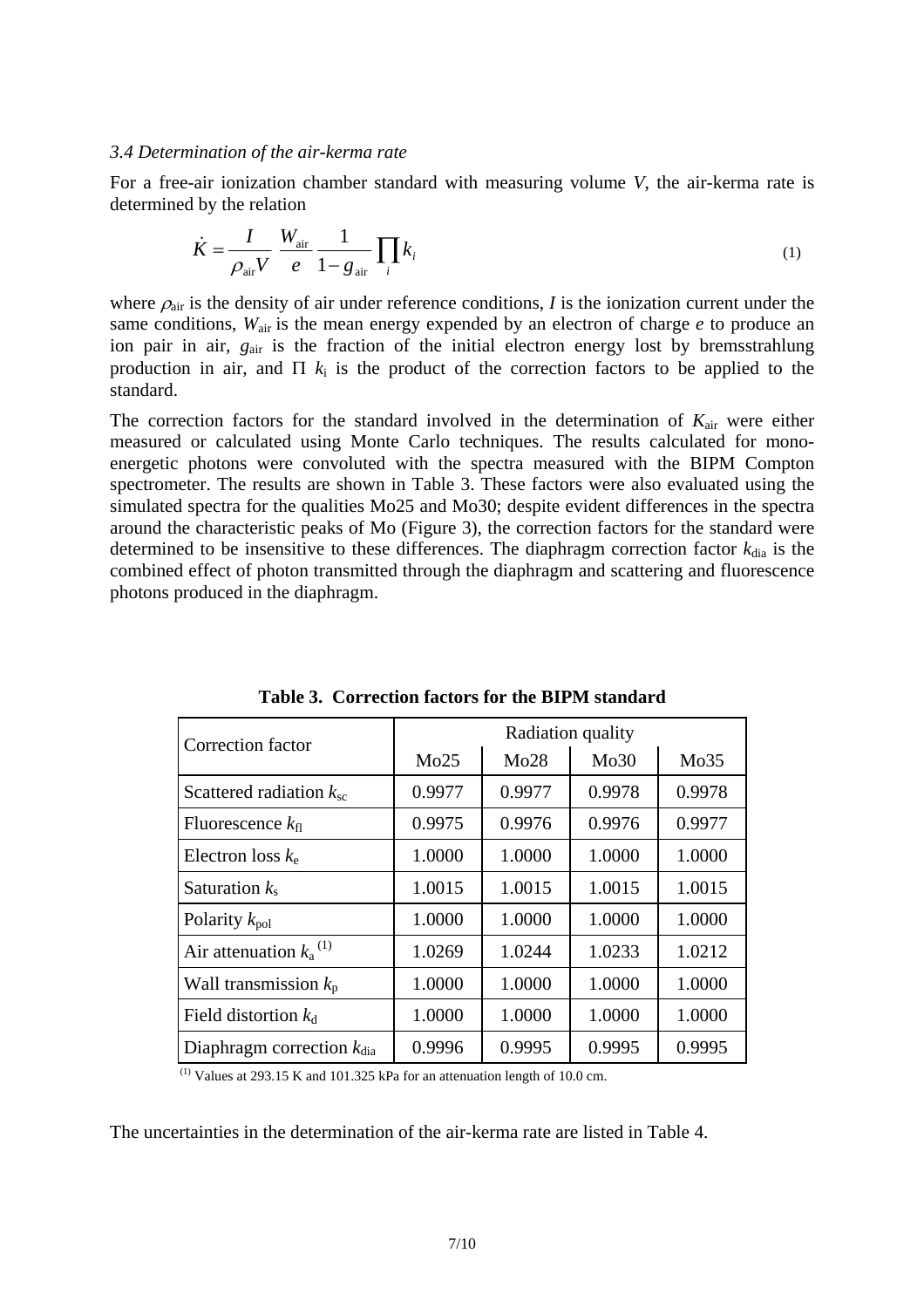# **4. Calibration of transfer standards**

A series of 3 transfer standards has been calibrated against the new primary standard in the newly established mammography reference beams. The reproducibility of the calibration coefficients is better than 3 parts in  $10<sup>4</sup>$ , based on the 4 sets of measurements made to date.

#### **5. Conclusion**

The BIPM has now established the new primary standard and the four reference beam qualities proposed by the CCRI for mammography comparisons and calibrations. Consequently, the BIPM is now prepared to undertake these dosimetry comparisons for mammography metrology as requested by the CCRI.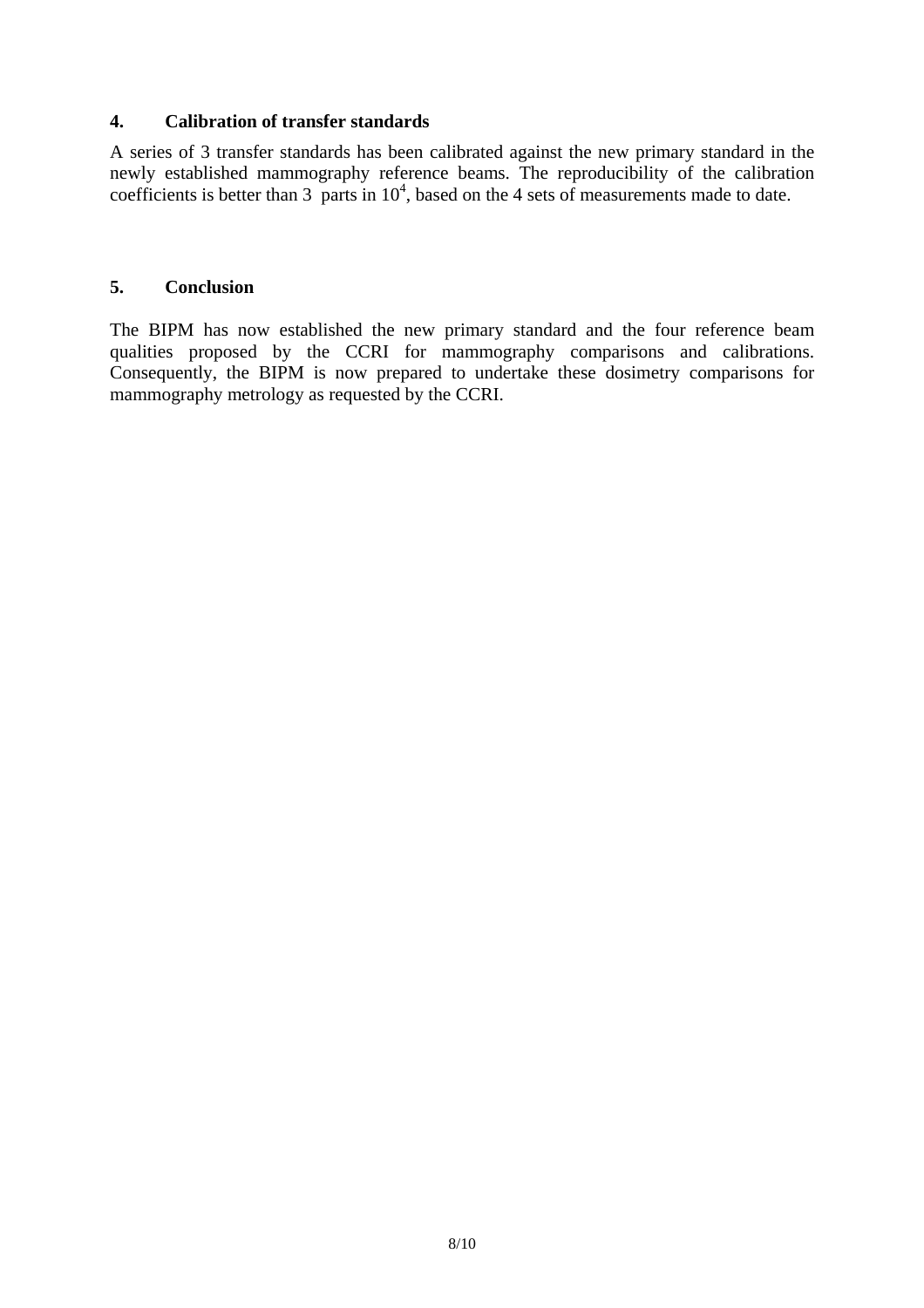|                                                                  | Symbol Parameter / unit                                 | Relative standard<br>uncertainty <sup>(1)</sup> |       |  |
|------------------------------------------------------------------|---------------------------------------------------------|-------------------------------------------------|-------|--|
|                                                                  |                                                         | $\sqrt{S_1}$                                    | $u_i$ |  |
| Physical constants                                               |                                                         |                                                 |       |  |
| $\rho_{\rm a}$                                                   | dry air density (0°C, 101.325 kPa) / kg m <sup>-3</sup> |                                                 | 0.01  |  |
| W/e                                                              | mean energy per charge / $J C^{-1}$                     |                                                 | 0.15  |  |
| g                                                                | fraction of energy lost in radiative processes          |                                                 | 0.01  |  |
|                                                                  | Correction factors                                      |                                                 |       |  |
| $k_{\rm sc}$                                                     | scattered radiation                                     |                                                 | 0.03  |  |
| $k_{\rm fl}$                                                     | fluorescence                                            |                                                 | 0.05  |  |
| $k_{\rm e}$                                                      | electron loss                                           |                                                 | 0.01  |  |
| $k_{\rm s}$                                                      | saturation                                              | 0.01                                            | 0.01  |  |
| $k_{\rm pol}$                                                    | polarity                                                | 0.01                                            |       |  |
| $k_{\rm a}$                                                      | air attenuation                                         | 0.02                                            | 0.01  |  |
| $k_d$                                                            | field distortion                                        |                                                 | 0.07  |  |
| $k_{\text{dia}}$                                                 | diaphragm                                               |                                                 | 0.03  |  |
| $k_{p}$                                                          | wall transmission                                       | 0.01                                            |       |  |
| $k_{\rm h}$                                                      | humidity                                                |                                                 | 0.03  |  |
| Measurement of $I/v$                                             |                                                         |                                                 |       |  |
| I                                                                | ionization current $(T, P, \text{air compressibility})$ | 0.02                                            | 0.02  |  |
| $\boldsymbol{\upsilon}$                                          | volume                                                  | 0.03                                            | 0.05  |  |
|                                                                  | positioning of standard                                 | 0.01                                            | 0.01  |  |
| Combined uncertainty of the BIPM determination of air-kerma rate |                                                         |                                                 |       |  |
| quadratic summation                                              |                                                         | 0.05                                            | 0.19  |  |
| combined relative standard uncertainty                           |                                                         |                                                 | 0.20  |  |

# **Table 4. Estimated relative standard uncertainties in the BIPM determination of air-kerma rate for mammography x-ray qualities**

 $^{(1)}$   $s_i$  represents the relative standard Type A uncertainty, estimated by statistical methods;

 $^{(2)}$   $u_i$  represents the relative standard Type B uncertainty, estimated by other means.